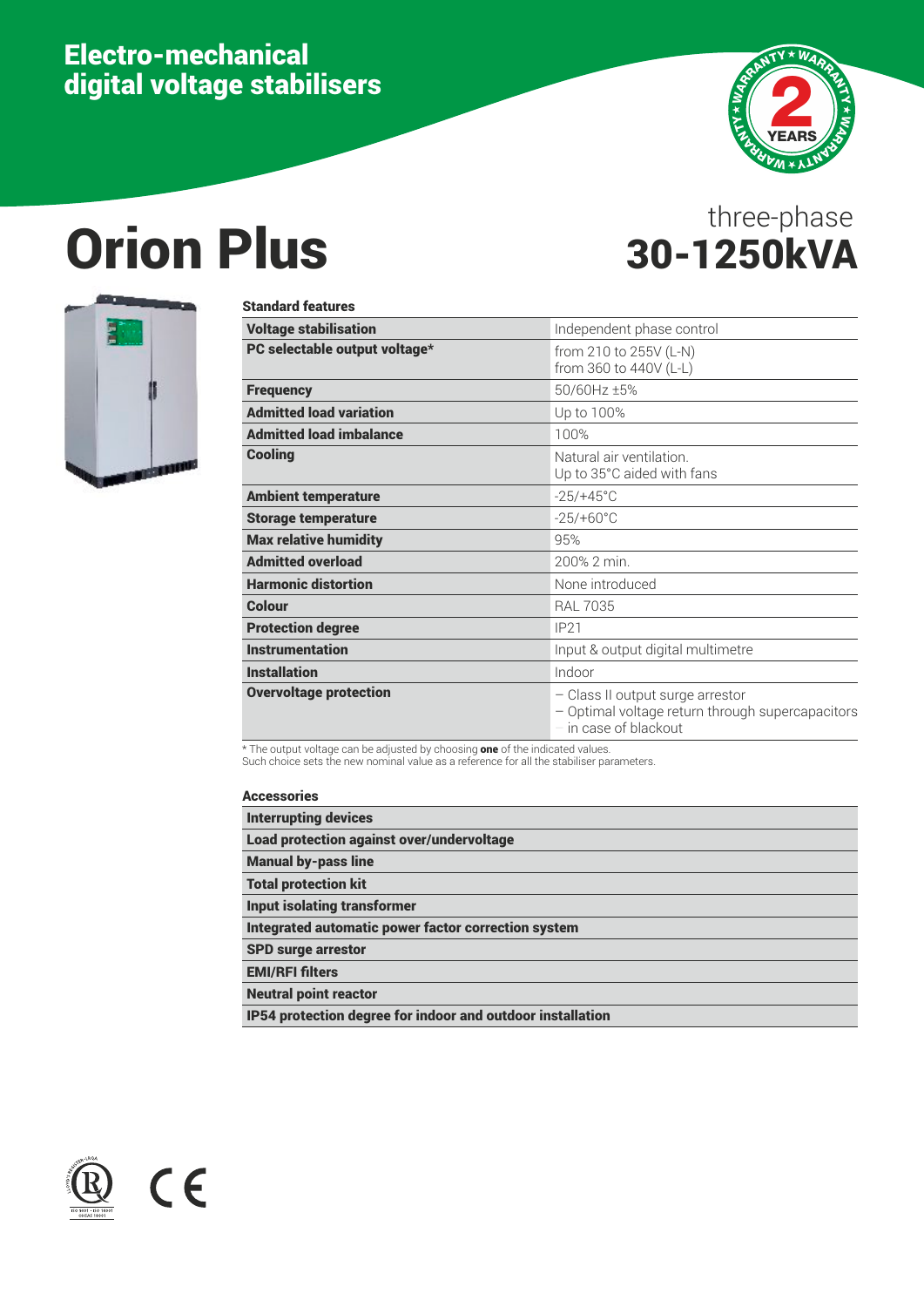|  |  |  |  | Rating in relation to the input variation percentage |
|--|--|--|--|------------------------------------------------------|
|--|--|--|--|------------------------------------------------------|

| ±15% | ±20% | ±25% | ±30% | $+15% - 35%$ | +15%/-45% |
|------|------|------|------|--------------|-----------|
| 80   | 60   | 45   | 30   | 45           | 30        |
| 105  | 80   | 60   | 45   | 60           | 45        |
| 135  | 105  | 80   | 60   | 80           | 60        |
| 150  | 120  | 90   | 80   | 90           | 80        |
| 175  | 135  | 105  | 90   | 105          | 90        |
| 200  | 150  | 120  | 105  | 120          | 105       |
| 250  | 175  | 135  | 120  | 135          | 120       |
| 320  | 250  | 200  | 150  | 200          | 150       |
| 400  | 300  | 250  | 200  | 250          | 200       |
| 500  | 400  | 300  | 250  | 300          | 250       |
| 630  | 500  | 400  | 300  | 400          | 300       |
| 800  | 630  | 500  | 400  | 500          | 400       |
| 1000 | 800  | 630  | 500  | 630          | 500       |
| 1250 | 1000 | 800  | 630  | 800          | 630       |





**Orion Plus** stabilisers are available for different ranges of input voltage fluctuation. In the  $\pm 15\% / \pm 20\%$ and ±25%/ ±30% types, the change of input range is obtained through different internal connections. The Orion Plus voltage stabilisers regulate the output voltage independently on each phase.

Similarly to the Orion stabilisers, they can supply any single-phase, bi-phase and three-phase load even in case of and up to **100% unbalanced load current** and asymmetrical mains distribution.

In this configuration, the presence of **the neutral wire is required**. The stabiliser can also operate without neutral wire by adding a device able to generate it (D/zn or D /yn isolating transformer or neutral point reactor).

The stabilisers are cooled via **natural air ventilation**, assisted by extracting fans when the cabinet internal temperature exceeds 35°C).

The instrumentation consists of two multi-task digital line analysers which are able to provide with information regarding the status of the lines upstream and downstream the voltage stabiliser (phase and linked voltages, current, power factor, active power, apparent power, reactive power, etc.)

The operating status of the stabiliser can be **monitored** by means of the LEDs on the front panel displaying all the **information** regarding each phase operating mode ('power on'; reaching of voltage regulation limits; increase/decrease of voltage regulation) and the possible **alarms** (minimum and maximum voltage, maximum current: overtemperature; ventilation failure). The alarm indicators are accompanied by an acoustic alarm.

- Up to 250kVA ±15%, the regulation circuit is protected against overload and short circuit on the voltage regulator by an **automatic circuit breaker**.
- $-$  From 300kVA  $\pm$ 15%, an **electronic** voltage regulator **protection system** activates in case of overload on the voltage regulator. In such condition, the load supply is not interrupted, but the stabiliser output voltage is automatically set to the lower between the mains voltage and the pre-set output voltage. The service continuity is quaranteed, although the voltage is not stabilised. When the overload condition ceases to exist, the stabiliser switches automatically back to regular functioning.

The auxiliary circuits are protected by fuses.

The control logic, performed on the true RMS value, is based on DSP microprocessors.

The unit parameters and the output voltage reference can be set by using a personal computer, thus allowing for dealing directly in the field with any problems related to voltage stability.

All Orion Plus stabilisers are provided with **Class II SPD surge arrestors**.

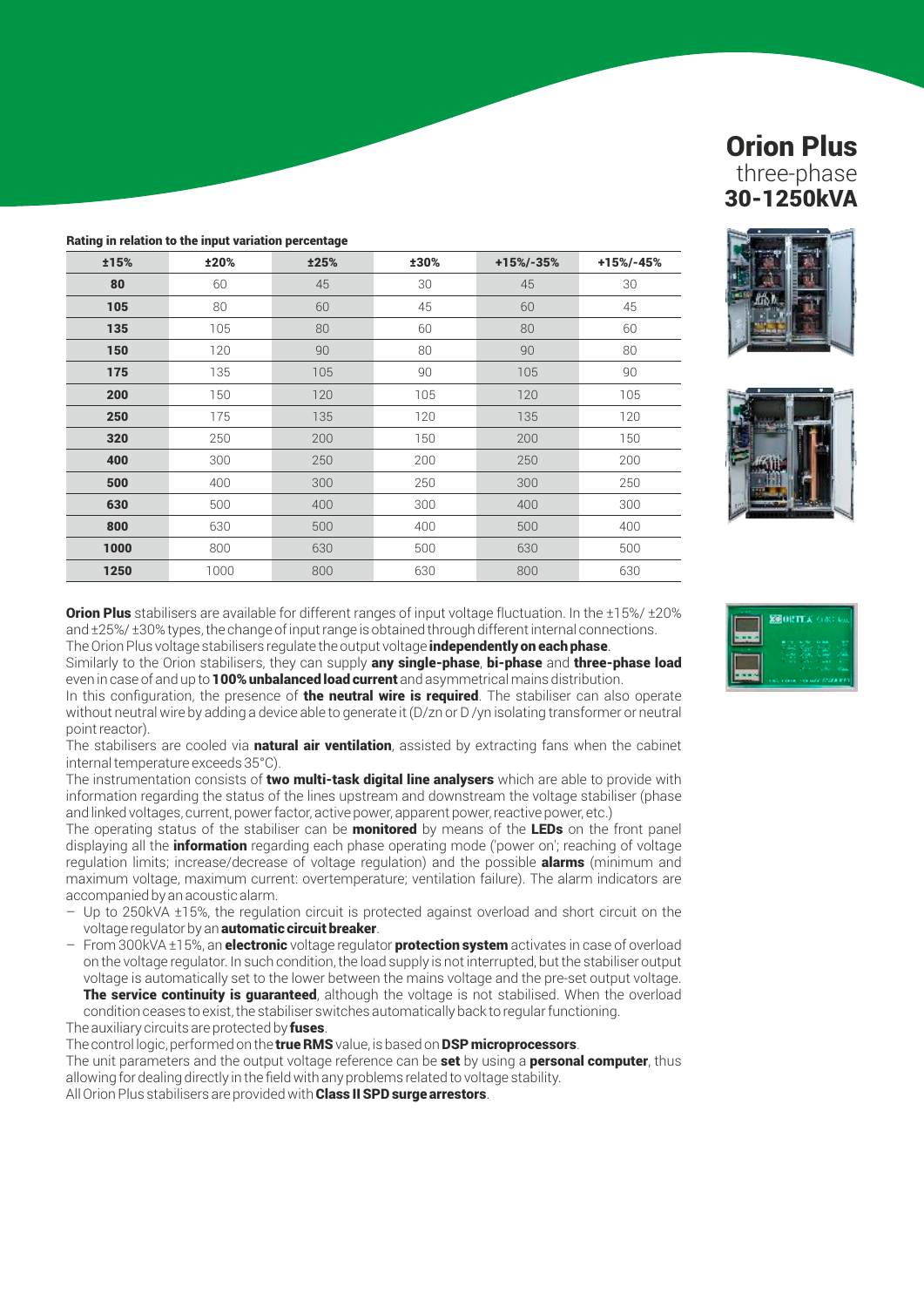



#### Wide range

– symmetrical: ±15%, ±20%, ±25%, ±30% (other on request) – asyimmetrical: +15%/-35%, +15%/-45% (other on request) Output voltage accuracy: **±0.5%**.



#### **Technology**

Control and stabilisation, performed on the true RMS value, are based on a digital microprocessor operating with a software specifically developed. Parameters and reference voltage can be set via a PC, thus allowing for adjustig the stabiliser to the actual site conditions. Independent regulation on each phase.



#### Long life

System voltage regulator with **rollers** (without brushes, which are subject to heavy wear & tear). Depending on the rating, the voltage regulator could be **toroidal** or **columnar**.



#### Protection

Up to 250kVA ±15%: The voltage regulator is protected by a three-phase automatic circuit breaker. The auxiliary circuit is protected by fuses. Overvoltage protection: Class II output surge arrestor.



#### Protection

From 300kVA ±15%: The stabiliser is provided of an electronic voltage regulator protection **system** activates in case of overload on the voltage regulator. In such conditions, the load supply is not interrupted. The auxiliary circuit is protected by fuses. Overvoltage protection: Class II output surge arrestor.



#### Protection

Output voltage reset to the minimum value in case of blackout by means of **supercapacitors** banks in order to ensure the correct shutdown.



#### Instrumentation

Two **multi-task digital analyser** mounted on the front panel (linked and phase voltage current, frequency, power factor, active power, reactive power, apparent power etc.).



#### **Monitoring**

The stabiliser **operating mode** can be easily **monitored** by means of the LEDs on the front panel, which provide with **information** and **alarms**.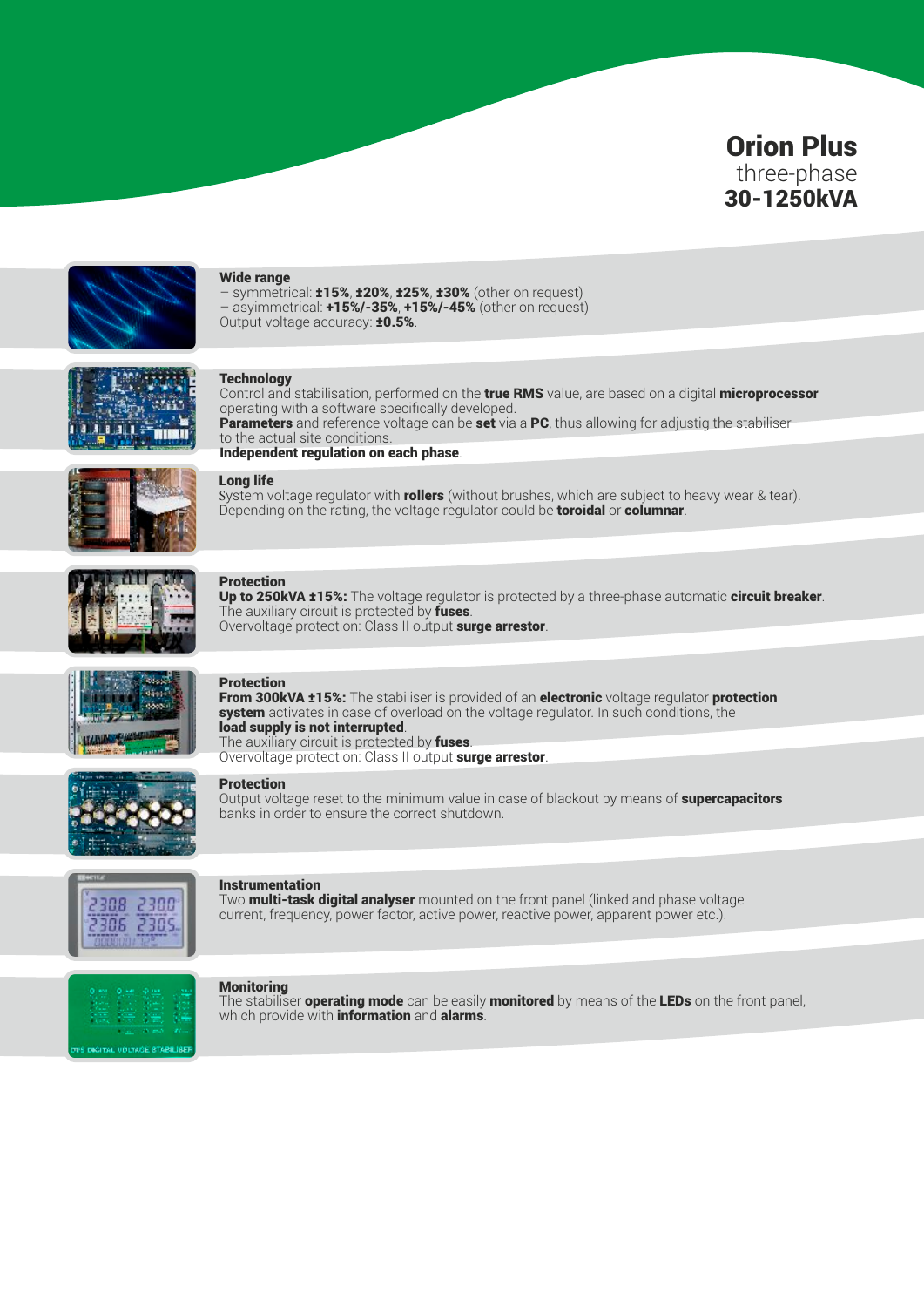| <b>Type</b>                                                                                                          |                                               |               |                                  |                             |                            |                          |                   |                     |                |        |  |
|----------------------------------------------------------------------------------------------------------------------|-----------------------------------------------|---------------|----------------------------------|-----------------------------|----------------------------|--------------------------|-------------------|---------------------|----------------|--------|--|
|                                                                                                                      | variation<br>voltage<br>range<br><b>Input</b> | <b>Rating</b> | voltage<br>range<br><b>Input</b> | Maximum<br>input<br>current | Output<br>voltage<br>±0.5% | <b>Output</b><br>current | <b>Efficiency</b> | Speed<br>regulation | <b>Cabinet</b> | Weight |  |
|                                                                                                                      | [%]                                           | [kVA]         | $[V]$                            | $[{\mathsf A}]$             | $[ \vee ]$                 | $[{\mathsf A}]$          | $[\%]$            | [ms/V]              | Type           | [kg]   |  |
| Input voltage variation range <b>±20%/±15%</b> (the values listed in the table are referred to 400V nominal voltage) |                                               |               |                                  |                             |                            |                          |                   |                     |                |        |  |
| $60 - 20$                                                                                                            | ±20                                           | 60            | 320-480                          | 109                         | 400                        | 86                       | >98               | 12                  | 51             | 430    |  |
| $80 - 15$                                                                                                            | ±15                                           | 80            | 340-460                          | 136                         |                            | 116                      |                   | 16                  |                |        |  |
| $80 - 20$                                                                                                            | ±20                                           | 80            | 320-480                          | 145                         | 400                        | 116                      | >98               | 12                  | 51             | 490    |  |
| $105 - 15$                                                                                                           | ±15                                           | 105           | 340-460                          | 179                         |                            | 152                      |                   | 16                  |                |        |  |
| 105-20                                                                                                               | ±20                                           | 105           | 320-480                          | 190                         | 400                        | 152                      | >98               | 12                  | 51             | 580    |  |
| 135-15                                                                                                               | ±15                                           | 135           | 340-460                          | 229                         |                            | 195                      |                   | 16                  |                |        |  |
| $120 - 20$                                                                                                           | ±20                                           | 120           | 320-480                          | 216                         | 400                        | 173                      | >98               | 14                  | 55             | 710    |  |
| $150 - 15$                                                                                                           | ±15                                           | 150           | 340-460                          | 255                         |                            | 217                      |                   | 18                  |                |        |  |
| 135-20                                                                                                               | ±20                                           | 135           | 320-480                          | 244                         | 400                        | 195                      | >98               | 14                  | 55             | 760    |  |
| 175-15                                                                                                               | ±15                                           | 175           | 340-460                          | 298                         |                            | 253                      |                   | 18                  |                |        |  |
| 150-20                                                                                                               | ±20                                           | 150           | 320-480                          | 271                         | 400                        | 217                      | >98               | 14                  | 55             | 850    |  |
| $200 - 15$                                                                                                           | ±15                                           | 200           | 340-460                          | 340                         |                            | 289                      |                   | 18                  |                |        |  |
| 175-20                                                                                                               | ±20                                           | 175           | 320-480                          | 316                         | 400                        | 253                      | >98               | 14                  | 55             | 950    |  |
| $250 - 15$                                                                                                           | ±15                                           | 250           | 340-460                          | 425                         |                            | 361                      |                   | 18                  |                |        |  |
| 250-20                                                                                                               | ±20                                           | 250           | 320-480                          | 446                         | 400                        | 361                      | >98               | 15                  | 55             | 850    |  |
| 320-15                                                                                                               | ±15                                           | 320           | 340-460                          | 544                         |                            | 462                      |                   | 20                  |                |        |  |
| 300-20                                                                                                               | ±20                                           | 300           | 320-480                          | 543                         | 400                        | 434                      | >98               | 15                  | 55             | 1100   |  |
| 400-15                                                                                                               | ±15                                           | 400           | 340-460                          | 680                         |                            | 578                      |                   | 20                  |                |        |  |
| 400-20                                                                                                               | ±20                                           | 400           | 320-480                          | 723                         | 400                        | 578                      | >98               | 15                  | 53             | 1400   |  |
| $500 - 15$                                                                                                           | ±15                                           | 500           | 340-460                          | 851                         |                            | 723                      |                   | 20                  |                |        |  |
| 500-20                                                                                                               | ±20                                           | 500           | 320-480                          | 904                         | 400                        | 723                      | >98               | 15                  | 67             | 1600   |  |
| 630-15                                                                                                               | ±15                                           | 630           | 340-460                          | 1071                        |                            | 910                      |                   | 20                  |                |        |  |
| 630-20                                                                                                               | ±20                                           | 630           | 320-480                          | 1138                        | 400                        | 910                      | >98               | 18                  | 62             | 2000   |  |
| $800 - 15$                                                                                                           | ±15                                           | 800           | 340-460                          | 1360                        |                            | 1156                     |                   | 24                  |                |        |  |
| 800-20                                                                                                               | ±20                                           | 800           | 320-480                          | 1445                        | 400                        | 1156                     | >98               | 18                  | 62             | 2200   |  |
| 1000-15                                                                                                              | ±15                                           | 1000          | 340-460                          | 1700                        |                            | 1445                     |                   | 24                  |                |        |  |
| 1000-20                                                                                                              | ±20                                           | 1000          | 320-480                          | 1806                        | 400                        | 1445                     | >98               | 18                  | 63             | 2400   |  |
| 1250-15                                                                                                              | ±15                                           | 1250          | 340-460                          | 2125                        |                            | 1806                     |                   | 24                  |                |        |  |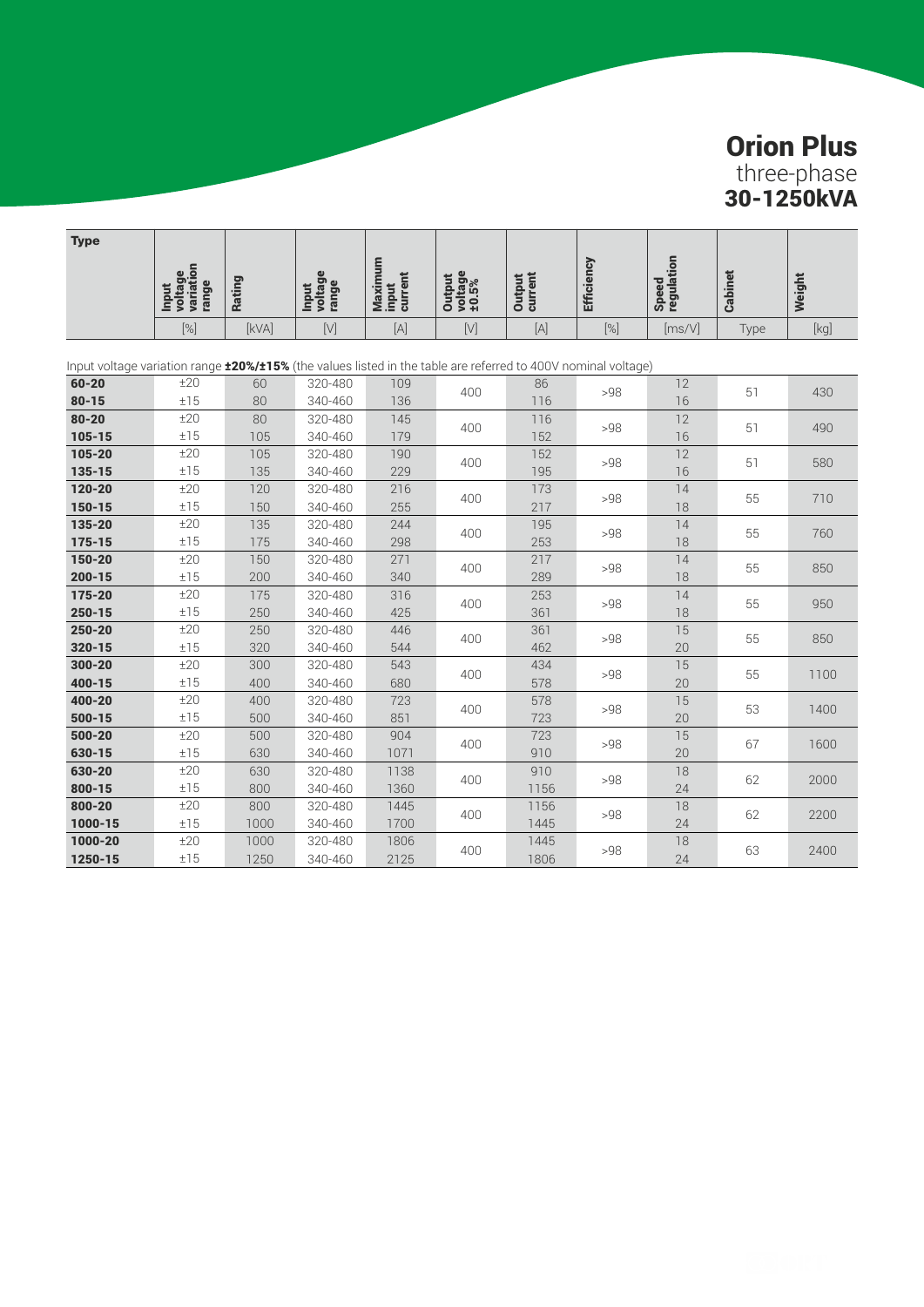| <b>Type</b>                                                                                                   |                                               |               |                                  |                             |                            |                          |                   |                                   |                |        |
|---------------------------------------------------------------------------------------------------------------|-----------------------------------------------|---------------|----------------------------------|-----------------------------|----------------------------|--------------------------|-------------------|-----------------------------------|----------------|--------|
|                                                                                                               | variation<br>voltage<br>range<br><b>Input</b> | <b>Rating</b> | voltage<br>range<br><b>Input</b> | Maximum<br>input<br>current | voltage<br>±0.5%<br>Output | <b>Output</b><br>current | <b>Efficiency</b> | Speed<br>regulation               | <b>Cabinet</b> | Weight |
|                                                                                                               | [%]                                           | [kVA]         | $[ \vee ]$                       | $[{\mathsf A}]$             | $[ \vee ]$                 | $[{\mathsf A}]$          | $[\%]$            | [ms/V]                            | Type           | [kg]   |
| Input voltage variation range 130%/125% (the values listed in the table are referred to 400V nominal voltage) |                                               |               |                                  |                             |                            |                          |                   |                                   |                |        |
| $30 - 30$                                                                                                     | ±30                                           | 30            | 280-520                          | 61                          | 400                        | 43                       | >98               | 8                                 | 51             | 430    |
| $45 - 25$                                                                                                     | ±25                                           | 45            | 300-500                          | 86                          |                            | 65                       |                   | 10                                |                |        |
| $45 - 30$                                                                                                     | ±30                                           | 45            | 280-520                          | 93                          |                            | 65                       | >98               | 8                                 | 51             | 490    |
| $60 - 25$                                                                                                     | ±25                                           | 60            | 300-500                          | 116                         | 400                        | 87                       |                   | 10                                |                |        |
| $60 - 30$                                                                                                     | ±30                                           | 60            | 280-520                          | 124                         | 400                        | 87                       | >98               | 8                                 | 51             | 580    |
| $80 - 25$                                                                                                     | ±25                                           | 80            | 300-500                          | 155                         |                            | 116                      |                   | 10                                |                |        |
| $80 - 30$                                                                                                     | $\pm 30$                                      | 80            | 280-520                          | 166                         | 400                        | 116                      | >98               | $\mathsf{g}% _{T}=\mathsf{g}_{T}$ | 55             | 710    |
| $90 - 25$                                                                                                     | ±25                                           | 90            | 300-500                          | 173                         |                            | 130                      |                   | 11                                |                |        |
| $90 - 30$                                                                                                     | ±30                                           | 90            | 280-520                          | 185                         | 400                        | 130                      | >98               | $\mathsf{G}$                      | 55             | 760    |
| 105-25                                                                                                        | ±25                                           | 105           | 300-500                          | 203                         |                            | 152                      |                   | 11                                |                |        |
| 105-30                                                                                                        | ±30                                           | 105           | 280-520                          | 217                         | 400                        | 152                      | >98               | 9                                 | 55             | 850    |
| 120-25                                                                                                        | ±25                                           | 120           | 300-500                          | 231                         |                            | 173                      |                   | 11                                |                |        |
| 120-30                                                                                                        | ±30                                           | 120           | 280-520                          | 247                         | 400                        | 173                      | >98               | 9                                 | 55             | 950    |
| 135-25                                                                                                        | ±25                                           | 135           | 300-500                          | 260                         |                            | 195                      |                   | 11                                |                |        |
| 150-30                                                                                                        | ±30                                           | 150           | 280-520                          | 310                         | 400                        | 217                      | >98               | 10                                | 55             | 1200   |
| $200 - 25$                                                                                                    | ±25                                           | 200           | 300-500                          | 385                         |                            | 289                      |                   | 12                                |                |        |
| 200-30                                                                                                        | ±30                                           | 200           | 280-520                          | 413                         | 400                        | 289                      | >98               | 10                                | 55             | 1300   |
| 250-25                                                                                                        | ±25                                           | 250           | 300-500                          | 481                         |                            | 361                      |                   | 12                                |                |        |
| 250-30                                                                                                        | ±30                                           | 250           | 280-520                          | 515                         | 400                        | 361                      | >98               | 10                                | 53             | 1400   |
| 300-25                                                                                                        | ±25                                           | 300           | 300-500                          | 579                         |                            | 434                      |                   | 12                                |                |        |
| $300 - 30$                                                                                                    | ±30                                           | 300           | 280-520                          | 620                         | 400                        | 434                      | >98               | 10                                | 67             | 1600   |
| 400-25                                                                                                        | ±25                                           | 400           | 300-500                          | 771                         |                            | 578                      |                   | 12                                |                |        |
| 400-30                                                                                                        | ±30                                           | 400           | 280-520                          | 826                         | 400                        | 578                      | >98               | 12                                | 62             | 2000   |
| 500-25                                                                                                        | ±25                                           | 500           | 300-500                          | 963                         |                            | 723                      |                   | 15                                |                |        |
| 500-30                                                                                                        | ±30                                           | 500           | 280-520                          | 1032                        | 400                        | 723                      | >98               | 12                                | 62             | 2200   |
| 630-25                                                                                                        | ±25                                           | 630           | 300-500                          | 1214                        |                            | 910                      |                   | 15                                |                |        |
| 630-30                                                                                                        | ±30                                           | 630           | 280-520                          | 1300                        | 400                        | 910                      | >98               | 12                                | 63             | 2400   |
| 800-25                                                                                                        | ±25                                           | 800           | 300-500                          | 1541                        |                            | 1156                     |                   | 15                                |                |        |